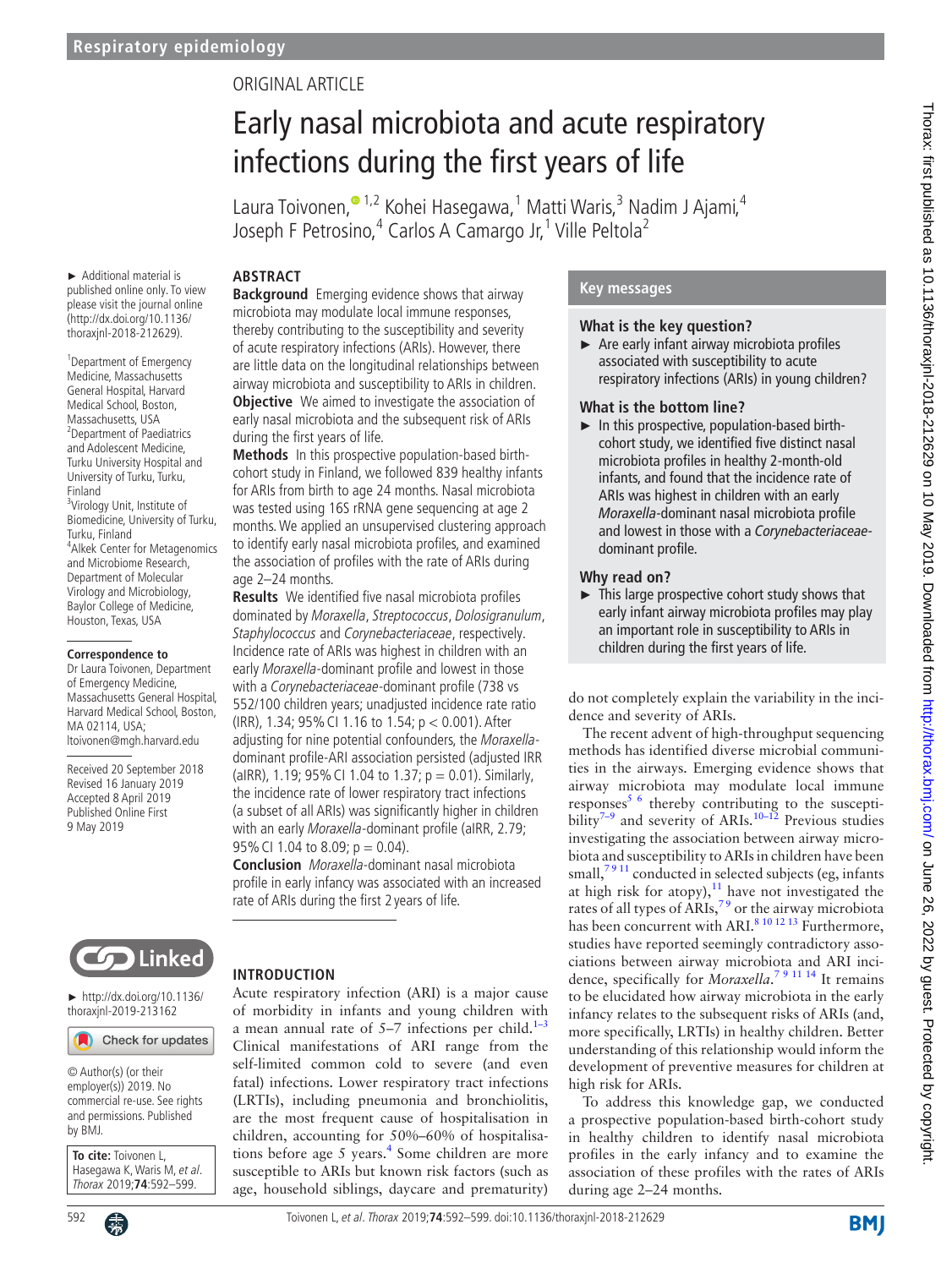# **Methods**

# **Study design and conduct**

We analysed data from the prospective, population-based birth-cohort study—the Steps to the Healthy Development and Well-being of Children (STEPS Study)—where families of Finnish infants born in January 2008 through April 2010 were enrolled during pregnancy or soon after birth.<sup>15</sup> As part of the STEPS study, 923 infants were enrolled in a follow-up for ARIs from birth to age 24 months.<sup>1</sup> The details of the study design, setting, subjects, testing and analysis may be found in the [online](https://dx.doi.org/10.1136/thoraxjnl-2018-212629)  [supplement](https://dx.doi.org/10.1136/thoraxjnl-2018-212629). Briefly, parents were asked to record all respiratory and other symptoms and physician visits with associated diagnoses and treatments into a daily symptom diary. Families were instructed to visit the study clinic during ARIs if they felt that an evaluation by a physician was needed. At the study clinic, children were examined by a study physician and clinical findings were documented using a structured form. Data on outpatient and emergency department visits at hospitals and hospitalisations from birth to age 24 months were retrieved from medical records of the Hospital District of Southwest Finland. Patient demographics, family history, prenatal, perinatal, and postnatal history, and environmental information were collected from the National Birth Registry and by structured questionnaires. Infants were examined at the study clinic at age 2 months at healthy state and nasal swab specimens were collected by trained study personnel using flocked nylon swabs (Copan, Brescia, Italy). Any current respiratory symptoms were documented. Parents of participating children gave their written, informed consent. The study complies with the Declaration of Helsinki.

# **Respiratory virus detection**

The nasal swab samples were stored at −80°C after the collection. Swabs were suspended in phosphate-buffered saline and analysed by using real-time, quantitative PCR for rhinovirus, human enteroviruses and respiratory syncytial virus (RSV) as described earlier.<sup>16 17</sup> All specimens collected during influenza seasons were analysed by reverse transcriptase PCR for influenza A and B viruses.<sup>[18](#page-6-9)</sup>

# **16S rRNA gene sequencing of nasal airway microbiota**

16S rRNA gene sequencing methods were adapted from the methods developed for the National Institutes of Health Human Microbiome Project.<sup>1920</sup> The details of the methods are described in the [online supplemental methods.](https://dx.doi.org/10.1136/thoraxjnl-2018-212629) Briefly, bacterial genomic DNA was extracted with automated MagNA Pure 96 System (Roche Life Science). The 16S rDNA V4 region was amplified by PCR and sequenced on the MiSeq platform (Illumina, San Diego, California, USA) using the 2×250 bp paired-end protocol yielding pair-end reads that overlap almost completely. Sequencing reads were merged using USEARCH V.7.0.1090.<sup>[21](#page-6-11)</sup> Samples with suboptimal amounts of sequencing reads were resequenced to ensure that most bacterial taxa were encompassed in our analyses. 16S rRNA gene sequences were clustered into operational taxonomic units (OTUs) at a similarity cut-off value of 97% using the UPARSE algorithm.<sup>[22](#page-6-12)</sup> OTUs were determined by mapping the centroids to the SILVA database $^{23}$  containing only the 16S V4 region to determine taxonomies. Rarefaction curves of bacterial OTUs were constructed using sequence data. We utilised multiple quality control measures, including the use of non-template controls in the microbial DNA extraction, 16S rRNA gene amplification and amplicon sequencing processes. The details of the quality control measures are described in the

[online supplemental methods](https://dx.doi.org/10.1136/thoraxjnl-2018-212629). Analyses were conducted at the genus level.

# **Outcomes**

The primary outcome was the incidence rate of all ARIs (including upper ARIs and LRTIs). The secondary outcomes were (1) the rate of LRTIs during age 2–24 months and (2) recurrent wheezing by age 24 months. An ARI was defined as the presence of rhinitis or cough (with or without fever or wheezing) documented in the symptom diary by the parents, or as any ARI diagnosed by a physician.<sup>1</sup> The LRTIs (eg, bronchiolitis, pneumonia) were diagnosed by physicians. Recurrent wheezing was defined as  $\geq 3$  wheezing episodes during age 2–24 months as reported by the parents in the diary or diagnosed by a physician.

# **Statistical analysis**

To identify nasal airway microbiota profiles at age 2 months, we performed unsupervised clustering by partitioning around medoids<sup>24</sup> based on the Bray-Curtis distance at the genus level.<sup>[25](#page-6-15)</sup> The gap statistic method was used to select the number of profiles for the data [\(online supplementary figure E1](https://dx.doi.org/10.1136/thoraxjnl-2018-212629)).<sup>26</sup> The patient characteristics and outcomes were compared between the derived nasal microbiota profiles, using the  $\chi^2$ , Fisher's exact and Kruskal-Wallis rank sum test as appropriate. The relative abundance of bacterial genera was compared between the profiles by using analysis of variance adjusting for multiple comparisons with the use of the Benjamini-Hochberg false discovery rate method.<sup>[27](#page-6-17)</sup> Incidence rates of all ARIs and LRTIs were analysed by using unadjusted and multivariable-adjusted negative binomial regression models using subject-level data with natural logarithm of the individual completed follow-up time from age 2 month nasal sample to age 24 months as an offset. Risk of recurrent wheezing was analysed by modelling the time to event (ie, time from age 2 month nasal sample to the third wheezing episode) using Kaplan-Meier method, log-rank test and Cox proportional hazards models. We constructed a multivariable model adjusting for nine patient-level potential confounders (age, sex, household siblings, parental asthma, birth by caesarean section, breast feeding, history of systemic antibiotic use, respiratory symptoms at the time of nasal sampling and respiratory virus in age 2 month sample). These covariates were selected based on clinical plausi-bility and a priori knowledge.<sup>[9 11 28–30](#page-6-18)</sup> In the sensitivity analyses, we repeated the analysis by fitting a negative binomial regression model with (1) excluding infants with respiratory symptoms at the time of age 2 month nasal sampling, (2) modelling the rate of non-LRTIs (ie, ARIs not including physician-diagnosed LRTIs) during age 2–24 months as the outcome and (3) modelling the number of days with ARI symptoms during age 2–24 months as the outcome. We reported p values as two tailed, with  $p < 0.05$ considered statistically significant. Data were analysed using R version 3.5.1 with the *phyloseq* package for the microbiota analysis. $31$ 

#### **Results Study population**

Of 923 infants enrolled into the ARI follow-up subcohort in the STEPS Study, 6 (0.7%) withdrew from the study. A total of 900 (97.5%) infants underwent nasal swab sampling at age 2 months [\(online supplementary figure E2](https://dx.doi.org/10.1136/thoraxjnl-2018-212629)). 16S rRNA gene sequencing of the nasal airway samples obtained 16 970 216 high-quality merged sequences, of which 16 760 908 (98.8%) were mapped to the 16S reference database. Of the 900 nasal swabs, 839 (93.2%) met the quality control requirements and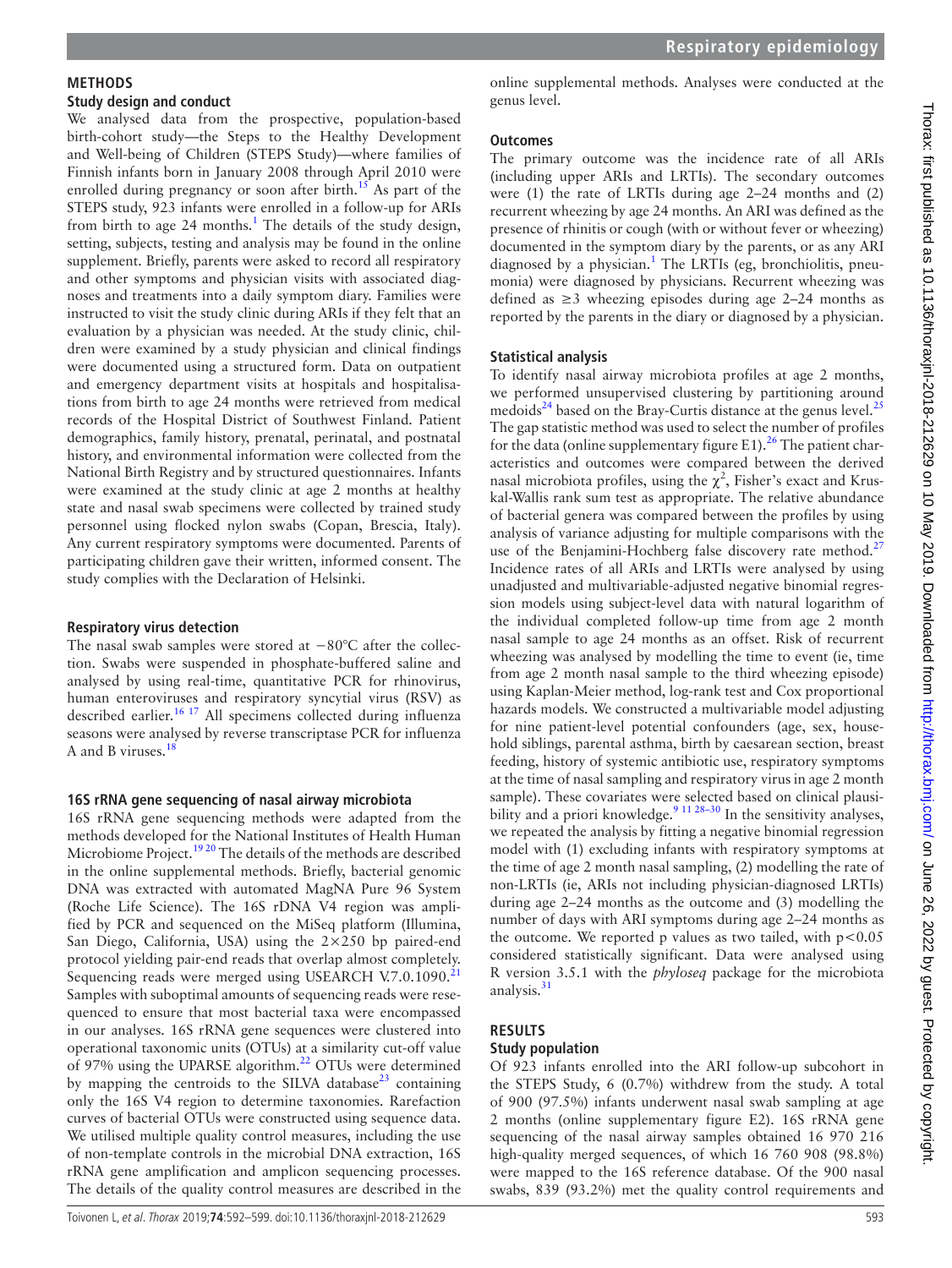had sufficient sequence depth for 16S rRNA gene sequencing (rarefaction cut-off, 1945 reads per sample) and were included in the current analyses. Among the analytic cohort, the median age at the time of nasal sampling was 2.6 (IQR 2.4–2.7) months, 52.8% were boys and 4.1% were born premature. The median age at the end of follow-up was 23.9 (IQR 17.0–24.0) months. There were no significant differences in the characteristics or clinical outcomes between infants in the analytical cohort and those without qualified microbiota data (non-analytical cohort) ([online supplementary table E1](https://dx.doi.org/10.1136/thoraxjnl-2018-212629)).

# **Nasal microbiota profiles**

The 16S rRNA gene sequencing of nasal microbiota at age 2 months detected 29 phyla and 911 genera. The dominant phyla were *Firmicutes* (52.2%), *Proteobacteria* (32.6%) and *Actinobacteria* (14.1%). The nasal airway microbiota was dominated

by four genera: *Moraxella* (26.1%), *Dolosigranulum* (16.6%), *Staphylococcus* (16.0%) and *Streptococcus* (15.2%), followed by *Corynebacteriaceae* genus 1 (7.6%) and genus 2 (5.0%) and *Neisseriaceae* genus 1 (3.0%).

Clustering of nasal airway microbiota identified five distinct microbiota profiles in infants at age 2 months: (1) *Moraxella*-dominant (30.4%), (2) *Streptococcus*-dominant (22.4%), (3) *Dolosigranulum*-dominant (22.4%), (4) *Staphylococcus*-dominant (17.9%) and (5) *Corynebacteriaceae*-dominant (6.9%) profiles ([table](#page-2-0) 1 and [figure](#page-3-0) 1). The bacterial richness and alpha diversity (Shannon Index) were lowest in infants with a *Moraxella*-dominant profile (both p<0.001). Some of patient characteristics differed by the nasal microbiota profiles [\(table](#page-4-0) 2). For example, infants with a *Moraxella*-dominant profile were more likely to have household siblings and mild respiratory symptoms at the age 2 month visit (both  $p < 0.05$ ).

<span id="page-2-0"></span>

| Table 1<br>Richness, alpha diversity and relative abundance by nasal airway microbiota profiles at age 2 months |                                          |                                                       |                                              |                                                 |                                                   |            |
|-----------------------------------------------------------------------------------------------------------------|------------------------------------------|-------------------------------------------------------|----------------------------------------------|-------------------------------------------------|---------------------------------------------------|------------|
|                                                                                                                 | Nasal microbiota profile at age 2 months |                                                       |                                              |                                                 |                                                   |            |
|                                                                                                                 | Moraxella dominant,<br>n=255 (30.4%)     | <b>Streptococcus</b><br>dominant, n=188<br>$(22.4\%)$ | Dolosigranulum<br>dominant, n=188<br>(22.4%) | Staphylococcus<br>dominant, n=150<br>$(17.9\%)$ | Corynebacteriaceae<br>dominant, n=58<br>$(6.9\%)$ | P value    |
| Richness                                                                                                        |                                          |                                                       |                                              |                                                 |                                                   |            |
| Number of OTUs, median<br>(IQR)                                                                                 | $10(6-16)$                               | 33 (25 - 44)                                          | 19 (14-26)                                   | 24 (16-33)                                      | 25 (20-37)                                        | < 0.001    |
| Alpha diversity                                                                                                 |                                          |                                                       |                                              |                                                 |                                                   |            |
| Shannon Index, median<br>(IOR)                                                                                  | $0.45(0.23 - 0.75)$                      | $1.66(1.23 - 2.07)$                                   | $1.01(0.76 - 1.31)$                          | $0.99(0.72 - 1.35)$                             | $1.15(0.79 - 1.47)$                               | < 0.001    |
| Relative abundance of 10 most abundant genera                                                                   |                                          |                                                       |                                              |                                                 |                                                   |            |
| Mean (SD)                                                                                                       |                                          |                                                       |                                              |                                                 |                                                   |            |
| Moraxella                                                                                                       | 0.84(0.16)                               | 0.01(0.03)                                            | 0.01(0.06)                                   | 0.01(0.05)                                      | 0.00(0.01)                                        | $< 0.001*$ |
| Dolosigranulum                                                                                                  | 0.05(0.08)                               | 0.02(0.06)                                            | 0.63(0.18)                                   | 0.01(0.05)                                      | 0.04(0.09)                                        | $< 0.001*$ |
| Staphylococcus                                                                                                  | 0.02(0.04)                               | 0.10(0.10)                                            | 0.03(0.08)                                   | 0.68(0.19)                                      | 0.05(0.07)                                        | $< 0.001*$ |
| Streptococcus                                                                                                   | 0.04(0.08)                               | 0.45(0.23)                                            | 0.07(0.08)                                   | 0.11(0.10)                                      | 0.09(0.09)                                        | $< 0.001*$ |
| Corynebacteriaceae<br>genus 1                                                                                   | 0.02(0.03)                               | 0.01(0.04)                                            | 0.15(0.12)                                   | 0.02(0.07)                                      | 0.46(0.32)                                        | $< 0.001*$ |
| Corynebacteriaceae<br>genus 2                                                                                   | 0.01(0.02)                               | 0.09(0.17)                                            | 0.03(0.07)                                   | 0.05(0.10)                                      | 0.17(0.25)                                        | $< 0.001*$ |
| Neisseriaceae genus 1                                                                                           | 0.01(0.06)                               | 0.06(0.18)                                            | 0.02(0.07)                                   | 0.02(0.09)                                      | 0.06(0.19)                                        | $< 0.001*$ |
| Gemella                                                                                                         | 0.00(0.01)                               | 0.04(0.05)                                            | 0.01(0.01)                                   | 0.02(0.04)                                      | 0.02(0.06)                                        | $< 0.001*$ |
| Haemophilus                                                                                                     | 0.01(0.06)                               | 0.03(0.11)                                            | 0.01(0.02)                                   | 0.01(0.04)                                      | 0.03(0.13)                                        | $0.05*$    |
| Veillonella                                                                                                     | 0.00(0.00)                               | 0.02(0.04)                                            | 0.00(0.01)                                   | 0.01(0.02)                                      | 0.01(0.02)                                        | $< 0.001*$ |
| Range                                                                                                           |                                          |                                                       |                                              |                                                 |                                                   |            |
| Moraxella                                                                                                       | $0.35 - 1.00$                            | $0.00 - 0.34$                                         | $0.00 - 0.42$                                | $0.00 - 0.43$                                   | $0.00 - 0.09$                                     |            |
| Dolosigranulum                                                                                                  | $0.00 - 0.43$                            | $0.00 - 0.37$                                         | $0.19 - 0.94$                                | $0.00 - 0.34$                                   | $0.00 - 0.38$                                     |            |
| Staphylococcus                                                                                                  | $0.00 - 0.28$                            | $0.00 - 0.47$                                         | $0.00 - 0.44$                                | $0.20 - 0.99$                                   | $0.00 - 0.28$                                     |            |
| Streptococcus                                                                                                   | $0.00 - 0.48$                            | $0.00 - 0.96$                                         | $0.00 - 0.44$                                | $0.00 - 0.39$                                   | $0.00 - 0.39$                                     |            |
| Corynebacteriaceae<br>genus 1                                                                                   | $0.00 - 0.21$                            | $0.00 - 0.39$                                         | $0.00 - 0.51$                                | $0.00 - 0.43$                                   | $0.00 - 0.97$                                     |            |
| Corynebacteriaceae<br>genus 2                                                                                   | $0.00 - 0.14$                            | $0.00 - 0.78$                                         | $0.00 - 0.46$                                | $0.00 - 0.57$                                   | $0.00 - 0.94$                                     |            |
| Neisseriaceae genus 1                                                                                           | $0.00 - 0.50$                            | $0.00 - 0.92$                                         | $0.00 - 0.53$                                | $0.00 - 0.64$                                   | $0.00 - 0.78$                                     |            |
| Gemella                                                                                                         | $0.00 - 0.09$                            | $0.00 - 0.48$                                         | $0.00 - 0.06$                                | $0.00 - 0.43$                                   | $0.00 - 0.47$                                     |            |
| Haemophilus                                                                                                     | $0.00 - 0.64$                            | $0.00 - 0.99$                                         | $0.00 - 0.23$                                | $0.00 - 0.47$                                   | $0.00 - 0.97$                                     |            |
| Veillonella                                                                                                     | $0.00 - 0.03$                            | $0.00 - 0.25$                                         | $0.00 - 0.09$                                | $0.00 - 0.09$                                   | $0.00 - 0.08$                                     |            |
| Beniamini-Hochberg false-discovery rate adiusted p value accounting for multiple comparisons.                   |                                          |                                                       |                                              |                                                 |                                                   |            |

\*Benjamini-Hochberg false-discovery rate adjusted p value accounting for multiple comparisons. OTU, operational taxonomic unit.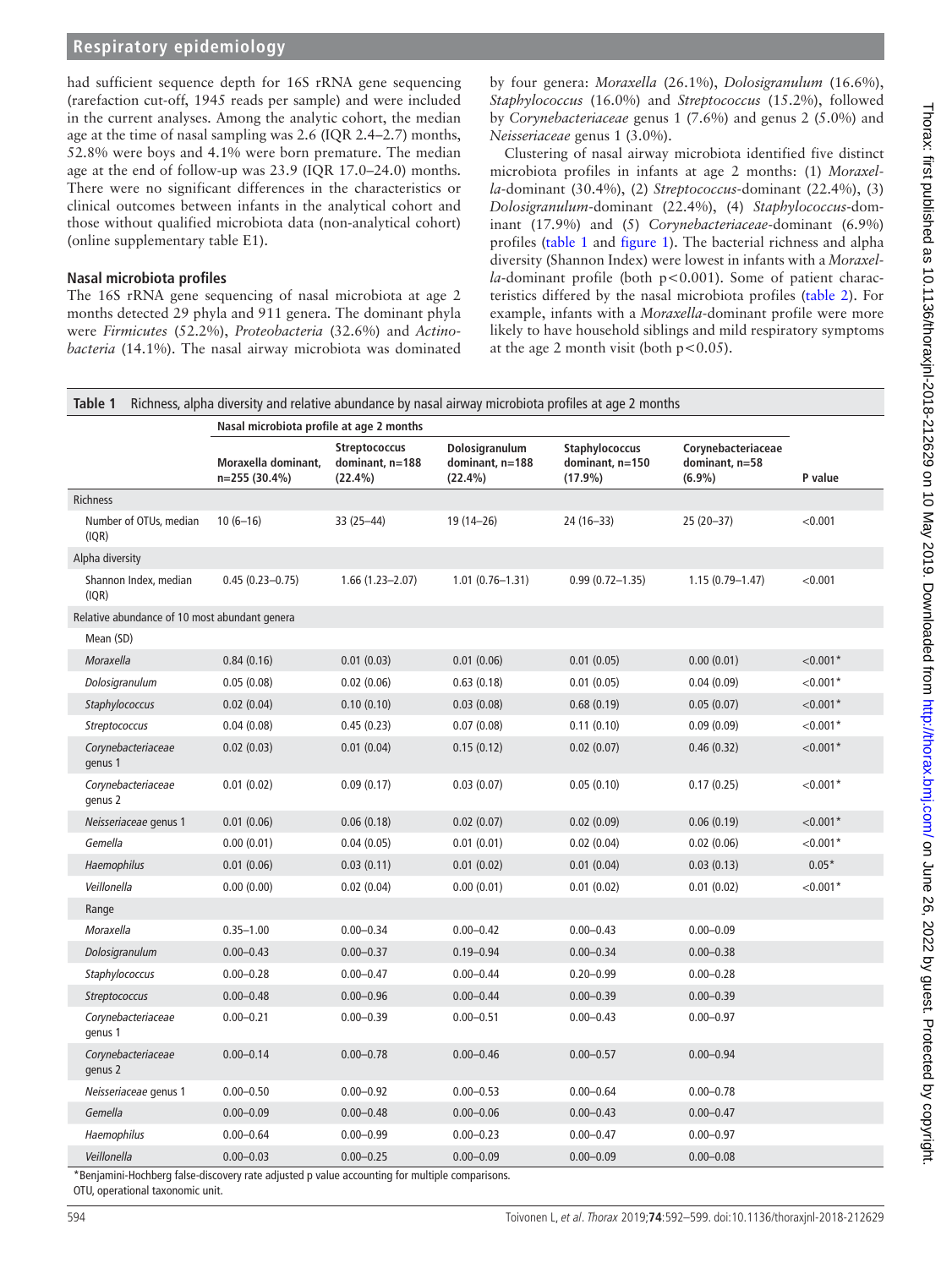

<span id="page-3-0"></span>**Figure 1** Clustering and composition of nasal microbiota in 839 healthy infants at age 2 months. Nasal microbiota profiles were clustered using the partitioning around medoids clustering method based on Bray-Curtis distance. The optimal number of clusters was identified by the gap statistics. Red brackets indicate five microbiota profiles: *Moraxella*-dominant profile (MorDP); *Streptococcus*dominant profile (StrDP); *Dolosigranulum*-dominant profile (DolDP); *Staphylococcus*-dominant profile (StaDP) and *Corynebacteriaceae*dominant profile (CorDP). Ten most abundant genera are shown to describe the composition of samples within the microbiota profiles.

#### **Nasal microbiota profiles and incidence rates of ARIs**

A total of 7810 episodes of ARIs (including upper ARIs and LRTIs) were documented during age 2–24 months with an incidence rate of 656 (95%CI 635 to 679) per 100 children years. During these 7810 ARI episodes, a total of 4055 physician visits and 67 hospitalisations for ARIs were documented. Children were evaluated by a physician and diagnosed with an ARI during 3233 (41%) ARIs and 59% of the ARIs were based on diary data. Altogether 285 episodes of LRTI were documented with an incidence rate of 24 (95% CI 20 to 29) per 100 children years. The duration of ARI symptoms was 4982 (95% CI 4698 to 5288) days per 100 children years. Recurrent wheezing was documented in 11.6% of children.

The incidence rate of ARIs differed between the nasal microbiota profiles. Children with an early *Moraxella*-dominant profile had a significantly higher incidence rate of ARIs during age 2–24 months compared with those with a *Corynebacteriaceae*-dominant profile (738 vs 552 per 100 children years; unadjusted incidence rate ratio (IRR), 1.34; 95% CI 1.16 to 1.54; p<0.001, [table](#page-5-0) 3). After adjusting for nine potential confounders, the significant association persisted (adjusted IRR (aIRR), 1.19; 95% CI 1.04 to 1.37; p=0.01). Likewise, the incidence rate of LRTIs was significantly higher in children with an early *Moraxella*-dominant (aIRR, 2.79; 95% CI 1.04 to 8.09; p=0.04) and *Staphylococcus*-dominant (aIRR, 2.90; 95% CI 1.07 to 8.49;  $p=0.04$ ) profiles, compared with those with a *Corynebacteriaceae*-dominant profile ([table](#page-5-0) 3). In the sensitivity analyses, excluding infants with respiratory symptoms at the time of age 2 months nasal sampling  $(n=135)$ , these associations persisted [\(online supplementary table E2](https://dx.doi.org/10.1136/thoraxjnl-2018-212629)). The rate of non-LRTIs (ie, ARIs not including physician-diagnosed LRTIs) was also significantly higher in children with an early *Moraxella*-dominant profile ([online supplementary table E3\)](https://dx.doi.org/10.1136/thoraxjnl-2018-212629). Also, the duration of days with ARI symptoms was significantly higher in children with an early *Moraxella*-dominant profile (aIRR, 1.61;

# **Respiratory epidemiology**

95% CI 1.25 to 2.06;  $p<0.001$ ) compared with those with an early *Corynebacteriaceae*-dominant profile ([online supplemen](https://dx.doi.org/10.1136/thoraxjnl-2018-212629)[tary table E4](https://dx.doi.org/10.1136/thoraxjnl-2018-212629)). With regard to the risk of recurrent wheezing, children with an early *Moraxella*-dominant profile had non-significantly higher risk compared with those with an early *Streptococcus*-dominant profile (adjusted HR, 1.82; 95% CI 0.94 to 3.52; p=0.08; [table](#page-5-1) 4 and [online supplementary figure E3\)](https://dx.doi.org/10.1136/thoraxjnl-2018-212629). Full results of the above models are shown in [online supplementary](https://dx.doi.org/10.1136/thoraxjnl-2018-212629) [tables E5-E7](https://dx.doi.org/10.1136/thoraxjnl-2018-212629).

## **Discussion**

In this prospective, population-based, birth-cohort study of 839 healthy children, we identified five nasal airway microbiota profiles at age 2 months with differential risks of subsequent ARIs. Indeed, the incidence rate of all ARIs was highest in children with an early *Moraxella*-dominant profile and lowest in those with an early *Corynebacteriaceae*-dominant profile. Similarly, incidence rates of LRTIs were highest in children with early *Moraxella*-dominant and *Staphylococcus*-dominant profiles. Our data build on previous smaller studies  $(n<235)^{9}$  11 reporting that certain early nasal microbiota profiles are associated with increased susceptibility to ARIs ('risk microbiota'), and extend them by demonstrating robust longitudinal microbiota-ARI associations in a large well-characterised cohort study.

Recent studies have suggested that early *Moraxella*-dominant airway microbiota may be associated with increased risk of ARIs but the findings have not been consistent. In a cohort of 234 Australian infants with a high risk of atopy, Teo and colleagues reported that early *Moraxella*-dominant nasopharyngeal microbiota was associated with an earlier first upper respiratory infec-tion.<sup>[11](#page-6-5)</sup> Similarly, in a cohort of 112 children in the Netherlands, Bosch and colleagues reported an association between enrichment of *Moraxella* in early life in children and a high frequency of ARIs during the first year of life.<sup>[9](#page-6-18)</sup> In contrast, in an analysis of trial data in the Netherlands (n=60), Biesbroek and colleagues found that infants with *Moraxella*-dominant nasopharyngeal microbiota had a lower risk of subsequent ARI.<sup>[7](#page-6-3)</sup> However, the study by Biesbroek and colleagues used retrospective parent-reported ARI as a dichotomised outcome, and the rate of ARIs—a frequent outcome in infants and young children—was not assessed. These differences in methodology may explain the inconsistent results. Earlier studies have also linked detection and dominance of airway microbiota by *Moraxella* at the time of ARI to the symptoms<sup>[11 13](#page-6-5)</sup> and severity<sup>11</sup> of ARIs in children. However, we show that the longitudinal association between early *Moraxella*-dominant airway microbiota and increased risk of ARIs and LRTIs persisted when excluding infants with respiratory symptoms at the time of nasal sampling. Based on our results and previous studies, colonisation with *Moraxella* in the airway is likely to play an important role in the susceptibility to ARIs in young children.

We also demonstrated that children with an early *Moraxella*-dominant nasal microbiota had the highest rate of LRTIs. Previous data on early airway microbiota assessed by next-generation sequencing methods and rates of LRTIs are scarce. The Australian study found that *Moraxella* enrichment at the time of ARI was significantly associated with higher risks of LRTI.<sup>[11](#page-6-5)</sup> In contrast, in case-control studies, *Moraxella*-dominant airway microbiota has been found to be associated with lower risks of severe bronchiolitis<sup>[8](#page-6-6)</sup> and RSV hospitalisation,<sup>12</sup> and not to be associated with pneumonia in children.<sup>13</sup> However, in these studies, the nasal microbiota was investigated at the time of severe infection (with possible dysbiosis), which may explain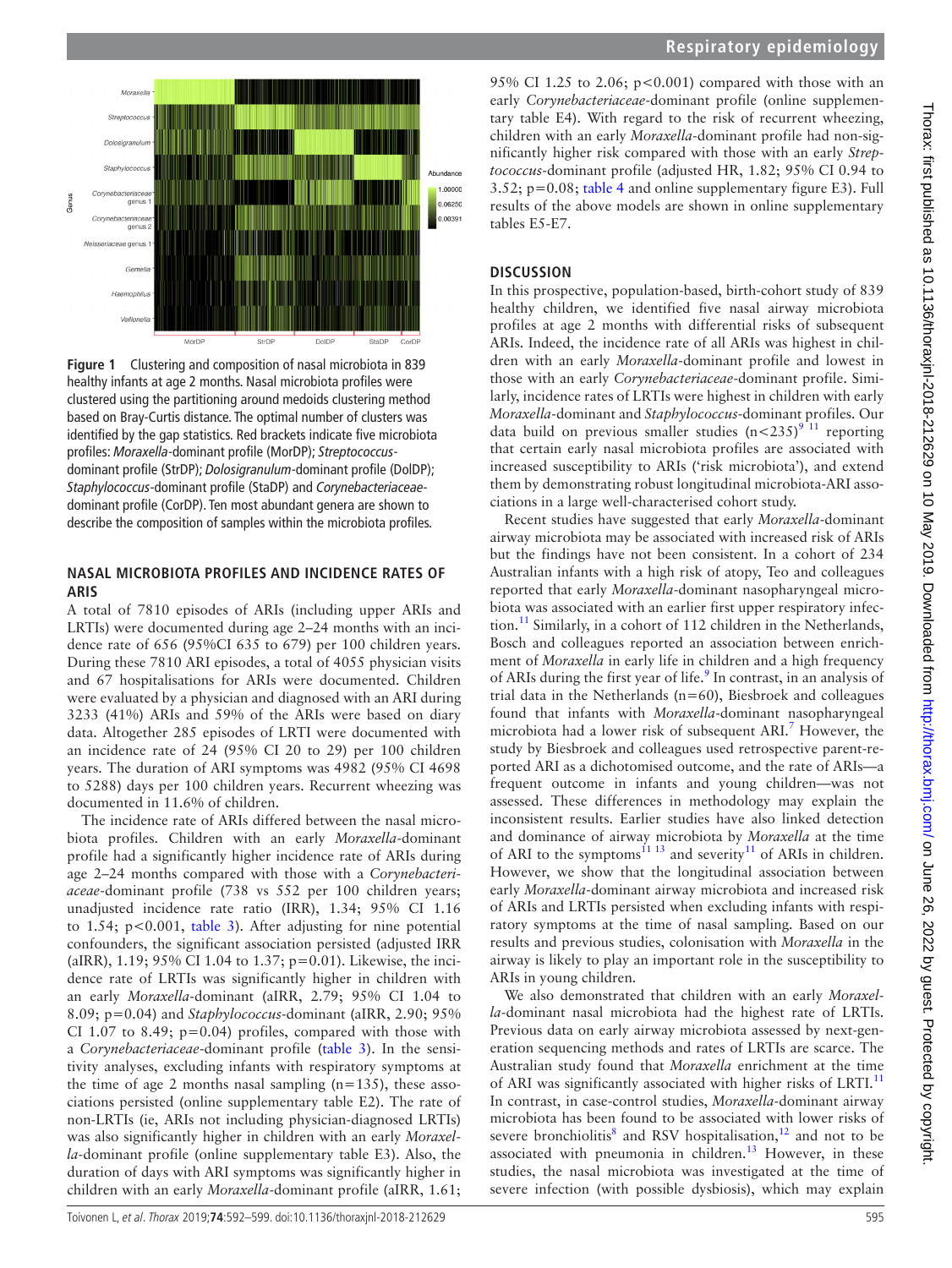## <span id="page-4-0"></span>**Table 2** Characteristics and clinical outcomes in healthy children by nasal microbiota profiles at age 2 months

|                                                               | Nasal microbiota profile at age 2 months              |                                    |                                                 |                                                        |                                                   |         |
|---------------------------------------------------------------|-------------------------------------------------------|------------------------------------|-------------------------------------------------|--------------------------------------------------------|---------------------------------------------------|---------|
| Characteristic                                                | Moraxella dominant, dominant, n=188<br>$n=255(30.4%)$ | <b>Streptococcus</b><br>$(22.4\%)$ | Dolosigranulum<br>dominant, n=188<br>$(22.4\%)$ | <b>Staphylococcus</b><br>dominant, n=150<br>$(17.9\%)$ | Corynebacteriaceae<br>dominant, n=58<br>$(6.9\%)$ | P value |
| Age at 2 months scheduled visit,<br>months, median (IQR)      | $2.6(2.4-2.7)$                                        | $2.5(2.4-2.7)$                     | $2.6(2.4-2.7)$                                  | $2.5(2.3-2.7)$                                         | 2.7(2.4, 2.8)                                     | 0.07    |
| Male sex                                                      | 135 (52.9)                                            | 101(53.7)                          | 105 (55.9)                                      | 78 (52.0)                                              | 24 (41.4)                                         | 0.43    |
| Household sibling                                             | 188 (73.7)                                            | 53 (28.2)                          | 66 (35.1)                                       | 34(22.7)                                               | 9(15.5)                                           | < 0.001 |
| Maternal asthma                                               | 20(7.8)                                               | 16(8.5)                            | 14(7.4)                                         | 8(5.3)                                                 | 6(10.3)                                           | 0.71    |
| Parental asthma                                               | 31 (12.2)                                             | 31(16.5)                           | 23(12.2)                                        | 15(10.0)                                               | 9(15.5)                                           | 0.44    |
| Maternal smoking during pregnancy                             | 9(3.5)                                                | 10(5.3)                            | 15(8.0)                                         | 7(4.7)                                                 | 5(8.6)                                            | 0.22    |
| Birth by Caesarean section                                    | 21(8.2)                                               | 28 (14.9)                          | 22(11.7)                                        | 31(20.7)                                               | 9(15.5)                                           | 0.008   |
| Prematurity (<37 weeks)                                       | 6(2.4)                                                | 9(4.8)                             | 6(3.2)                                          | 8(5.3)                                                 | 5(8.6)                                            | 0.16    |
| Small for gestational age                                     | 4(1.6)                                                | 2(1.1)                             | 5(2.7)                                          | 3(2.0)                                                 | 2(3.4)                                            | 0.60    |
| Intrapartum antibiotics                                       | 27 (10.6)                                             | 25(13.3)                           | 28 (14.9)                                       | 19 (12.7)                                              | 6(10.3)                                           | 0.70    |
| Breast feeding during the first 2<br>months of life*          | 170 (66.7)                                            | 129 (68.6)                         | 128 (68.1)                                      | 103 (68.7)                                             | 41 (70.7)                                         | 0.68    |
| Systemic antibiotic use before age 2<br>months nasal sampling | 40 (15.7)                                             | 42 (22.3)                          | 24 (12.8)                                       | 30(20.0)                                               | 5(8.6)                                            | 0.03    |
| Age 2 month scheduled visit                                   |                                                       |                                    |                                                 |                                                        |                                                   |         |
| Mild respiratory symptoms                                     | 72 (28.2)                                             | 22(11.7)                           | 22(11.7)                                        | 13(8.7)                                                | 6(10.3)                                           | < 0.001 |
| Respiratory virus in nasal samplet                            | 61(23.9)                                              | 23(12.2)                           | 35 (18.6)                                       | 8(5.3)                                                 | 7(12.1)                                           | < 0.001 |
| Age at the end of the follow-up,<br>months, median (IQR)      | 24.0 (16.3-24.0)                                      | 24.0 (20.2-24.0)                   | 24.0 (19.3-<br>24.0)                            | 23.9 (16.5-<br>24.0)                                   | 23.2 (14.6-24.0)                                  | 0.08    |
| Clinical outcomes during age 2-24 months‡                     |                                                       |                                    |                                                 |                                                        |                                                   |         |
| <b>Total number of all ARIs</b>                               | 2675                                                  | 1714                               | 1619                                            | 1339                                                   | 463                                               |         |
| <b>Total number of LRTIs</b>                                  | 112                                                   | 55                                 | 52                                              | 59                                                     | $\overline{7}$                                    |         |
| Total duration of follow-up,<br>children years                | 358.7                                                 | 262.7                              | 259.2                                           | 211.8                                                  | 82.5                                              |         |
| ARIs, incidence rate/100 children years (95% CI)              |                                                       |                                    |                                                 |                                                        |                                                   |         |
| All ARIS                                                      | 738 (696-782)                                         | 643 (599-690)                      | 615 (573-660)                                   | 628 (580-680)                                          | 552 (485-628)                                     | < 0.001 |
| Days with ARI symptoms                                        | 5991 (5406-6662)                                      | 4947 (4378-5618)                   | 4540 (4027-5142)                                | 4584 (4009-5274)                                       | 3180 (2578-3980)                                  | 0.002   |
| LRTIS                                                         | 32 (23-44)                                            | $21(14-33)$                        | 19 (13-29)                                      | 28 (18-44)                                             | $8(3-20)$                                         | 0.007   |
| Recurrent wheezing§                                           | 33 (12.9)                                             | 15(8.0)                            | 22(11.7)                                        | 17(11.3)                                               | 5(8.6)                                            | 0.60    |

Data are number (%) of children unless otherwise indicated. Percentages may not equal 100 because of missingness.

\*Data on breast feeding available for 653 children.

†Rhinovirus was detected in 120 (14.3%) children, respiratory syncytial virus in 11 (1.3%) and other virus in 5 (0.6%) children.

‡Data on ARIs during age 2–24 months available for 798 children. Incidence rates were calculated using negative binomial distribution and log link with natural logarithm of follow-up time from age 2 months visit to age 24 months as an offset.

§≥3 wheezing episodes at age 2-24 months.

ARI, acute respiratory infection; LRTI, lower respiratory tract infection.

the difference in results. Our finding that early *Moraxella*-dominant airway microbiota may play a role in the risk of developing LRTIs is supported by previous reports using bacterial culture or PCR. By using culture, in the Copenhagen Prospective Study on Asthma in Childhood (COPSAC) cohort of 321 Danish children born to mothers with asthma, early colonisation at age 1 month with *Moraxella catarrhalis* was associated with first wheeze and hospitalisation for wheeze. $32$  In a later subanalysis of the same study (n=265), early airway colonisation with *M. catarrhalis* was associated with increased risks of pneumonia and bronchi-olitis in the first 3 years of life.<sup>[14](#page-6-21)</sup> Similarly, in a Danish study using PCR (n=218), neonatal nasal colonisation with *Streptococcus pneumoniae*, *Haemophilus influenzae* or *M. catarrhalis* was associated with cough and wheezing episodes in the first year of life.<sup>[33](#page-7-2)</sup> Potential reasons for discrepancies across studies

include differences in patient populations, settings (eg, hospital vs community setting), sampling methods (eg, nasal swab vs nasopharyngeal aspirate) and laboratory techniques (eg, culture vs next-generation sequencing). The validity of our results is buttressed by the use of 16S rRNA gene sequencing of the nasal microbiota from the population-based cohort of healthy children and a sample size that is much larger than any prior study on this topic.

There are several potential mechanisms that explain the observed association of early nasal airway microbiota with susceptibility to ARIs and LRTIs. It is possible that there is a causal relationship—for example, *Moraxella* alters the mucosal immune responses and increases susceptibility to ARIs and LRTIs. Indeed, *M. catarrhalis* colonisation of the airways in asymptomatic neonates has been shown to induce species-specific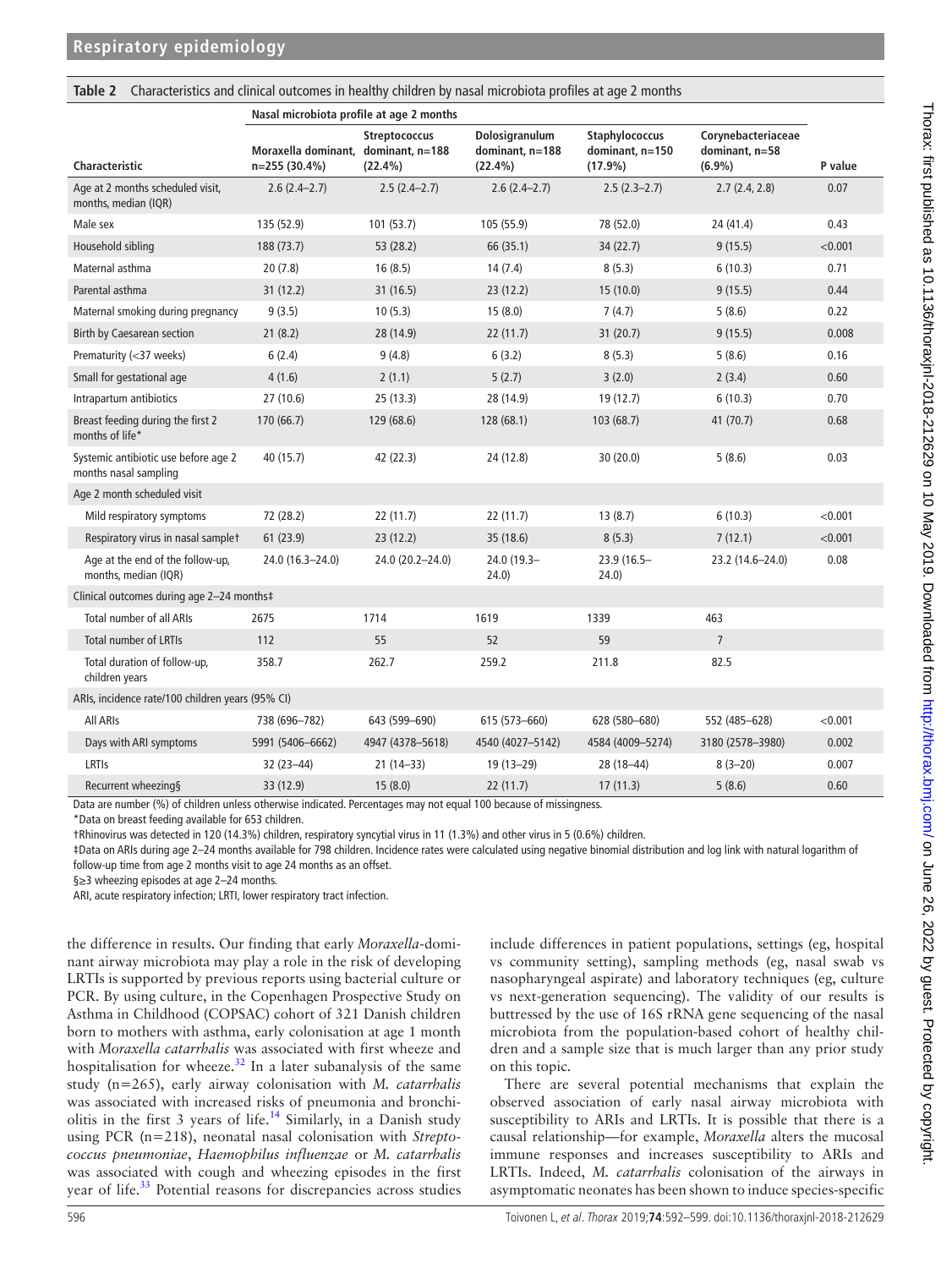<span id="page-5-0"></span>

| Table 3 Unadjusted and multivariable-adjusted associations of nasal microbiota profiles at age 2 months with rate of acute respiratory infections |
|---------------------------------------------------------------------------------------------------------------------------------------------------|
| (ARI) and lower respiratory infections (LRTI) during age 2-24 months*                                                                             |

|                                     | <b>Unadjusted analysis</b>       |                   | Multivariable-adjusted analysis  |                          |
|-------------------------------------|----------------------------------|-------------------|----------------------------------|--------------------------|
| Outcome by nasal microbiota profile | Incidence rate ratio<br>(95% CI) | P value           | Incidence rate ratio<br>(95% CI) | P value                  |
| <b>ARIS</b>                         |                                  |                   |                                  |                          |
| Moraxella dominant                  | 1.34 (1.16 to 1.54)              | < 0.001           | 1.19 (1.04 to 1.37)              | 0.01                     |
| Streptococcus dominant              | 1.16 (1.00 to 1.35)              | 0.04              | $1.14(0.99 \text{ to } 1.31)$    | 0.08                     |
| Dolosigranulum dominant             | 1.11 (0.96 to 1.29)              | 0.15              | 1.08 (0.94 to 1.24)              | 0.31                     |
| Staphylococcus dominant             | 1.14 (0.98 to 1.32)              | 0.10              | $1.14(0.98 \text{ to } 1.31)$    | 0.09                     |
| Corynebacteriaceae dominant         | Reference                        | $\qquad \qquad -$ | Reference                        | $\overline{\phantom{0}}$ |
| <b>LRTIS</b>                        |                                  |                   |                                  |                          |
| Moraxella dominant                  | 3.89 (1.47 to 11.06)             | 0.008             | 2.79 (1.04 to 8.09)              | 0.04                     |
| Streptococcus dominant              | 2.62 $(0.95$ to 7.67)            | 0.07              | 1.89 (0.69 to 5.55)              | 0.22                     |
| Dolosigranulum dominant             | 2.38 (0.87 to 6.95)              | 0.10              | 1.95 (0.72 to 5.69)              | 0.19                     |
| Staphylococcus dominant             | 3.42 (1.24 to 10.13)             | 0.02              | 2.90 (1.07 to 8.49)              | 0.04                     |
| Corynebacteriaceae dominant         | Reference                        | $\qquad \qquad -$ | Reference                        | —                        |

\*Incidence rates of ARIs and LRTIs were compared by using unadjusted and multivariable-adjusted negative binomial regression models with follow-up time from age 2 months visit to age 24 months as an offset variable. Multivariable analysis adjusted for nine patient-level covariates (age, sex, household siblings, parental asthma, birth by caesarean section, breast feeding, history of systemic antibiotic use, respiratory symptoms at the time of nasal sampling and respiratory virus in age 2 months sample). *Corynebacteriaceae*dominant microbiota profile was used as the reference.

stimulation of inflammatory mediators (eg, a mixed T helper cell (TH) type 1/TH2/TH17 response with high levels of interleukin 1b, tumour necrosis factor- $\alpha$  and macrophage inflammatory protein-1β).[5](#page-6-2) One possibility is that early *Moraxella*-dominant nasal microbiota may be only a marker of children with increased susceptibility to ARIs or LRTIs. Furthermore, a recent study reported that *Moraxella* interacts with respiratory viruses (eg, rhinovirus), contributing to the symptoms and severity. $34$  Children with an early *Moraxella*-dominant nasal microbiota profile were more likely to have household siblings. It is possible that this pattern of nasal microbiota was transferred from the sibling. Nevertheless, in the multivariable models, the early *Moraxella*-dominant nasal microbiota profile was associated with increased rates of ARIs and LRTIs independent from sibling status. Additionally, as the early *Corynebacteriaceae*-dominant profile was associated with the lowest rates of ARIs and LRTIs, it is possible that *Corynebacteriaceae* confer resistance against respiratory pathogens and thus against ARIs ('resilience microbiota'). Previous reports have also linked airway *Corynebacteria* to lower risks of ARIs and wheeze in children.<sup>7-9</sup> <sup>13 35</sup> Ultimately, we may learn that these different mechanisms are not mutually

exclusive. Our data, in conjunction with the previous studies, suggest a complex interplay between airway microbiota, respiratory viruses and host immune response in the development and morbidity of ARIs.<sup>1236</sup>

Our study has potential limitations. First, while ARI may involve the lower airways, our data relied on the nasal airway microbiota. However, the nasal sampling is a non-invasive procedure in young infants. Previous studies have also reported a correlation between upper and lower airway microbiota.<sup>37-39</sup> Second, as we used nasal samples of healthy infants with potentially low amounts of bacterial DNA, part of the nasal samples had insufficient sequence depth and were excluded from the analyses. Nonetheless, nasal samples were analysed from >90% of the infants and the analytical cohort did not differ from the infants without microbiota data. Third, the study design precluded us from examining succession of the airway microbiota, and its association with respiratory health in children. To address this question, the cohort is currently being followed longitudinally with multiple specimen collections; we would like to test for nasal microbiota at different time points in childhood. Fourth, the definition of ARI was based on diary in 59% of ARIs. Symptoms of ARI may be subjective with some

<span id="page-5-1"></span>

|            | Table 4 Unadjusted and multivariable-adjusted associations of nasal microbiota profiles at age 2 months with risk of recurrent wheezing by age |
|------------|------------------------------------------------------------------------------------------------------------------------------------------------|
| 24 months* |                                                                                                                                                |

|                                     | Unadjusted analysis |         | Multivariable-adjusted analysis |         |
|-------------------------------------|---------------------|---------|---------------------------------|---------|
| Outcome by nasal microbiota profile | HR (95% CI)         | P value | <b>HR (95%CI)</b>               | P value |
| Recurrent wheezing                  |                     |         |                                 |         |
| Moraxella dominant                  | 1.75 (0.95 to 3.21) | 0.07    | 1.82 (0.94 to 3.52)             | 0.08    |
| Streptococcus dominant              | Reference           |         | Reference                       |         |
| Dolosigranulum dominant             | 1.58 (0.82 to 3.04) | 0.17    | 1.75 (0.90 to 3.41)             | 0.10    |
| Staphylococcus dominant             | 1.45 (0.73 to 2.91) | 0.29    | 1.59 (0.78 to 3.21)             | 0.20    |
| Corynebacteriaceae dominant         | 1.13 (0.41 to 3.11) | 0.81    | 1.21 (0.43 to 3.36)             | 0.72    |

\*Risk of recurrent wheezing (≥3 wheezing episodes at age 2–24 months) was compared by using unadjusted and multivariable-adjusted Cox proportional hazards models. Multivariable analysis adjusted for nine potential patient-level confounders (age, sex, household siblings, parental asthma, birth by caesarean section, breast feeding, history of systemic antibiotic use, respiratory symptoms at the time of nasal sampling and respiratory virus in age 2 months sample). *Streptococcus*-dominant microbiota profile was used as the reference.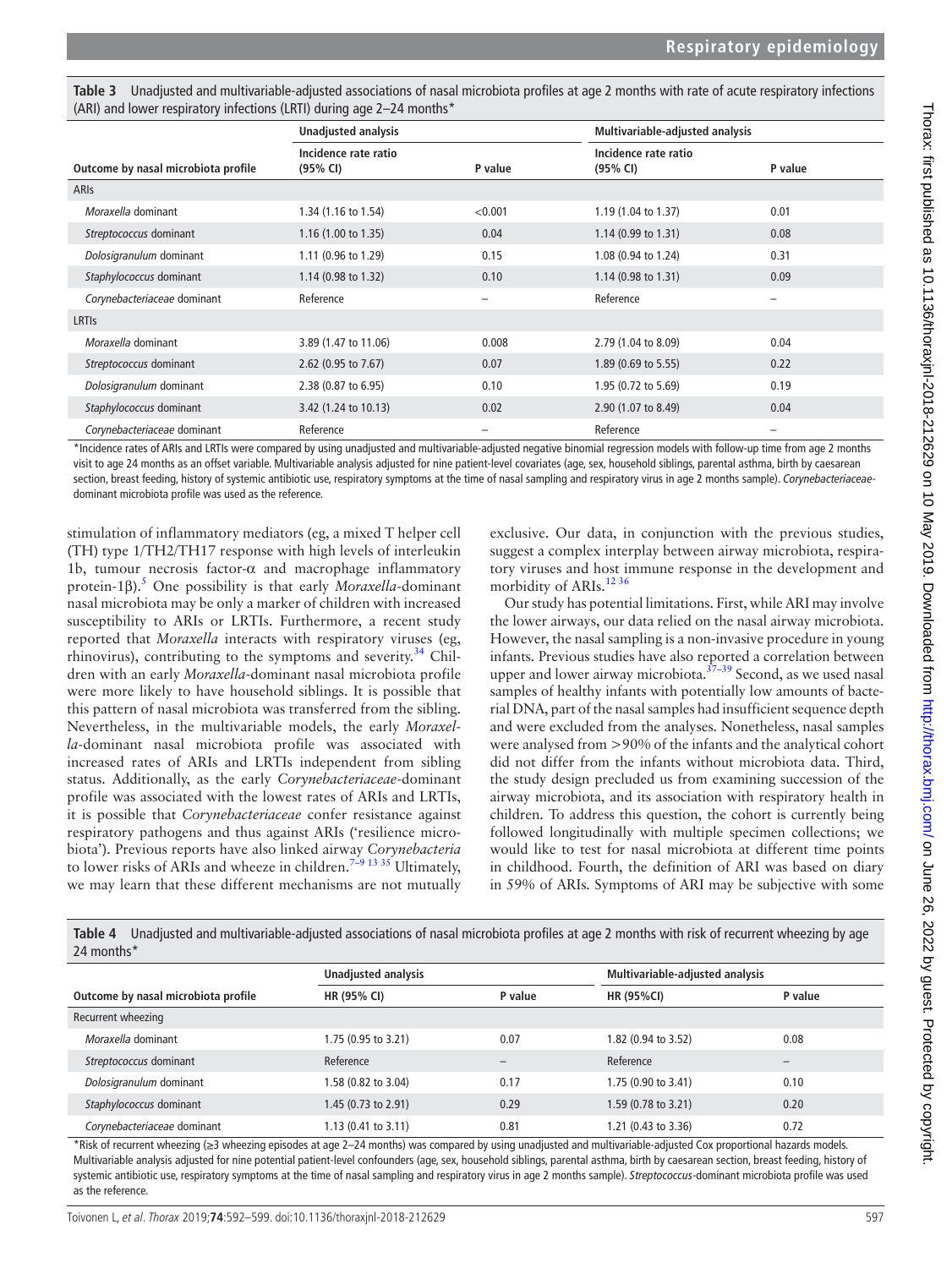# **Respiratory epidemiology**

parents being more cautious in reporting milder symptoms than others. However, the documented rate of ARIs in this study is consistent with the literature.<sup>23</sup> Furthermore, we also examined physician-diagnosed LRTIs, and found a larger effect size in the association between the early *Moraxella-*dominant microbiota profile and the LRTI outcome, which supports the validity of our inferences. Fifth, despite the statistical adjustment in the multivariable models, the observed associations do not prove causality and may be explained by unmeasured confounders, such as environmental microbiota. Sixth, the number of patients with recurrent wheezing in this healthy child cohort was relatively low, leading to a limited statistical power to examine the association with recurrent wheezing. Lastly, with 16S rRNA gene sequencing methods, identification at the species level was not possible in the present study. However, by applying metagenomic whole-genome shotgun sequencing to nasopharyngeal samples of infants hospitalised for bronchiolitis, we previously demonstrated that *Moraxella* genus was dominated by *M. catarrhalis* in infant airways. $36$ 

#### **Conclusions**

In this prospective, population-based birth cohort study, we identified five distinct nasal microbiota profiles in healthy 2-month-old infants. Early *Moraxella*-dominant nasal microbiota was associated with a significantly increased rate of all ARIs as compared with those with an early *Corynebacteriaceae*-dominant profile. Rates of LRTIs were significantly higher in children with early *Moraxella*-dominant and *Staphylococcus*-dominant profiles. These findings suggest that early nasal microbiota may play an important role in the development and severity of ARIs in children. Our data should advance research into understanding the complex interplay among the immunity, airway microbiome and pathobiology of ARI in young children, and characterising the children at higher risk for ARIs.

**Acknowledgements** The authors thank all the families who participated in this study, the midwives for their help in recruiting the families and the whole STEPS Study team for assistance with data collection, study nurses Niina Lukkarla, Petra Rajala and Mira Katajamäki for their assistance in the study clinic, Tiina Ylinen for her technical assistance in virus detection, and Anne Kaljonen for her assistance with data handling. They thank Finnish Functional Genomics Centre, supported by University of Turku, Åbo Akademi University, and Biocenter Finland, for DNA extractions, and Kristi Hoffman for her assistance with the 16S rRNA gene sequencing analysis.

**Contributors** LT collected the data, obtained the funding, carried out the statistical analysis, drafted the initial manuscript and approved the final manuscript as submitted. KH carried out the statistical analysis, reviewed and revised the initial manuscript, and approved the final manuscript as submitted. MW carried out the virological analysis and DNA extractions, reviewed and revised the manuscript, and approved the final manuscript as submitted. NA and JFP generated the microbiome data, carried out the initial statistical analysis, reviewed and revised the manuscript, and approved the final manuscript as submitted. CAC critically reviewed and revised the initial manuscript, and approved the final manuscript as submitted. VP conceptualised and designed the study, obtained the funding, supervised the conduct of the study, reviewed and revised the manuscript, and approved the final manuscript as submitted.

**Funding** This work was supported by the University of Turku; the Abo Akademi University; the Turku University Hospital; the Academy of Finland (Grant nos. 123571, 140251 and 277535); the Finnish Medical Foundation; the Päivikki and Sakari Sohlberg Foundation; the Foundation for Pediatric Research; Research Funds from Specified Government Transfers, Hospital District of Southwest Finland; the Foundation of the Finnish Anti-Tuberculosis Association; the Tampere Tuberculosis Foundation; the Allergy Research Foundation; the Emil Aaltonen foundation; the Maud Kuistila Memorial Foundation; the Orion Research Foundation; the Paulo Foundation; the Väinö and Laina Kivi Foundation and the Finnish Cultural Foundation.

#### **Competing interests** None declared.

**Patient consent for publication** Not required.

**Ethics approval** The STEPS study was found ethically acceptable by the Ministry of Social Affairs and Health (STM 1575/2008, STM 1838/2009) and the Ethics Committee of the Hospital District of Southwest Finland (19.2.2008 §63, 15.4.2008 §134, 19.4.2011 §113).

**Provenance and peer review** Not commissioned; externally peer reviewed.

**Data sharing statement** Data are available upon reasonable request.

#### **References**

- <span id="page-6-0"></span>1 Toivonen L, Schuez-Havupalo L, Karppinen S, et al. Rhinovirus infections in the first 2 years of life. [Pediatrics](http://dx.doi.org/10.1542/peds.2016-1309) 2016;138:e20161309.
- <span id="page-6-22"></span>2 Monto AS, Sullivan KM. Acute respiratory illness in the community. Frequency of illness and the agents involved. [Epidemiol Infect](http://dx.doi.org/10.1017/S0950268800050779) 1993;110:145-60.
- 3 Sarna M, Ware RS, Sloots TP, et al. The burden of community-managed acute respiratory infections in the first 2-years of life. [Pediatr Pulmonol](http://dx.doi.org/10.1002/ppul.23480) 2016;51:1336-46.
- <span id="page-6-1"></span>4 Goto T, Tsugawa Y, Mansbach JM, et al. Trends in infectious disease hospitalizations in US children, 2000 to 2012. [Pediatr Infect Dis J](http://dx.doi.org/10.1097/INF.0000000000001134) 2016;35:e158–63.
- <span id="page-6-2"></span>5 Følsgaard NV, Schjørring S, Chawes BL, et al. Pathogenic bacteria colonizing the airways in asymptomatic neonates stimulates topical inflammatory mediator release. [Am J Respir Crit Care Med](http://dx.doi.org/10.1164/rccm.201207-1297OC) 2013;187:589-95.
- 6 Olszak T, An D, Zeissig S, et al. Microbial exposure during early life has persistent effects on natural killer T cell function. [Science](http://dx.doi.org/10.1126/science.1219328) 2012;336:489-93.
- <span id="page-6-3"></span>7 Biesbroek G, Tsivtsivadze E, Sanders EAM, et al. Early respiratory microbiota composition determines bacterial succession patterns and respiratory health in children. [Am J Respir Crit Care Med](http://dx.doi.org/10.1164/rccm.201407-1240OC) 2014;190:1283-92.
- <span id="page-6-6"></span>8 Hasegawa K, Linnemann RW, Mansbach JM, et al. Nasal airway microbiota profile and severe bronchiolitis in infants: a case-control study. [Pediatr Infect Dis J](http://dx.doi.org/10.1097/INF.0000000000001500) 2017;36:1044–51.
- <span id="page-6-18"></span>9 Bosch AATM, de Steenhuijsen Piters WAA, van Houten MA, et al. Maturation of the infant respiratory microbiota, environmental drivers, and health consequences. A prospective cohort study. [Am J Respir Crit Care Med](http://dx.doi.org/10.1164/rccm.201703-0554OC) 2017;196:1582–90.
- <span id="page-6-4"></span>10 Hasegawa K, Mansbach JM, Ajami NJ, et al. Association of nasopharyngeal microbiota profiles with bronchiolitis severity in infants hospitalised for bronchiolitis. [Eur Respir J](http://dx.doi.org/10.1183/13993003.00152-2016) 2016;48:1329–39.
- <span id="page-6-5"></span>11 Teo SM, Mok D, Pham K, et al. The infant nasopharyngeal microbiome impacts severity of lower respiratory infection and risk of asthma development. Cell Host [Microbe](http://dx.doi.org/10.1016/j.chom.2015.03.008) 2015;17:704–15.
- <span id="page-6-19"></span>12 de Steenhuijsen Piters WAA, Heinonen S, Hasrat R, et al. Nasopharyngeal microbiota, host transcriptome, and disease severity in children with respiratory syncytial virus infection. [Am J Respir Crit Care Med](http://dx.doi.org/10.1164/rccm.201602-0220OC) 2016;194:1104–15.
- <span id="page-6-20"></span>13 Kelly MS, Surette MG, Smieja M, et al. The nasopharyngeal microbiota of children with respiratory infections in Botswana. [Pediatr Infect Dis J](http://dx.doi.org/10.1097/INF.0000000000001607) 2017;36:e211–8.
- <span id="page-6-21"></span>14 Vissing NH, Chawes BLK, Bisgaard H. Increased risk of pneumonia and bronchiolitis after bacterial colonization of the airways as neonates. [Am J Respir Crit Care Med](http://dx.doi.org/10.1164/rccm.201302-0215OC) 2013;188:1246–52.
- <span id="page-6-7"></span>15 Lagström H, Rautava P, Kaljonen A, et al. Cohort profile: Steps to the healthy development and well-being of children (the STEPS Study). [Int J Epidemiol](http://dx.doi.org/10.1093/ije/dys150) 2013;42:1273–84.
- <span id="page-6-8"></span>16 Osterback R, Tevaluoto T, Ylinen T, et al. Simultaneous detection and differentiation of human rhino- and enteroviruses in clinical specimens by real-time PCR with locked nucleic acid probes. [J Clin Microbiol](http://dx.doi.org/10.1128/JCM.01646-13) 2013;51:3960-7.
- 17 Toivonen L, Schuez-Havupalo L, Rulli M, et al. Blood MxA protein as a marker for respiratory virus infections in young children. [J Clin Virol](http://dx.doi.org/10.1016/j.jcv.2014.11.018) 2015;62:8-13.
- <span id="page-6-9"></span>18 Jokela P, Vuorinen T, Waris M, et al. Performance of the Alere i influenza A&B assay and mariPOC test for the rapid detection of influenza A and B viruses. [J Clin Virol](http://dx.doi.org/10.1016/j.jcv.2015.07.294) 2015;70:72–6.
- <span id="page-6-10"></span>19 Human Microbiome Project Consortium. A framework for human microbiome research. [Nature](http://dx.doi.org/10.1038/nature11209) 2012;486:215–21.
- 20 Human Microbiome Project Consortium. Structure, function and diversity of the healthy human microbiome. [Nature](http://dx.doi.org/10.1038/nature11234) 2012;486:207-14.
- <span id="page-6-11"></span>21 Edgar RC. Search and clustering orders of magnitude faster than BLAST. [Bioinformatics](http://dx.doi.org/10.1093/bioinformatics/btq461) 2010;26:2460–1.
- <span id="page-6-12"></span>22 Edgar RC. UPARSE: highly accurate OTU sequences from microbial amplicon reads. [Nat Methods](http://dx.doi.org/10.1038/nmeth.2604) 2013;10:996–8.
- <span id="page-6-13"></span>23 Quast C, Pruesse E, Yilmaz P, et al. The SILVA ribosomal RNA gene database project: improved data processing and web-based tools. [Nucleic Acids Res](http://dx.doi.org/10.1093/nar/gks1219) 2013;41:D590–D596.
- <span id="page-6-14"></span>24 Wu GD, Chen J, Hoffmann C, et al. Linking long-term dietary patterns with gut microbial enterotypes. [Science](http://dx.doi.org/10.1126/science.1208344) 2011;334:105–8.
- <span id="page-6-15"></span>25 Bray JR, Curtis JT. An ordination of the upland forest communities of southern Wisconsin. [Ecol Monogr](http://dx.doi.org/10.2307/1942268) 1957;27:325–49.
- <span id="page-6-16"></span>26 Tibshirani R, Walther G, Hastie T. Estimating the number of clusters in a data set via the gap statistic. [J Royal Statistical Soc B](http://dx.doi.org/10.1111/1467-9868.00293) 2001;63:411-23.
- <span id="page-6-17"></span>27 Benjamini Y, Hochberg Y. Controlling the false discovery rate: a practical and powerful approach to multiple testing. [J Royal Stat Soc](http://dx.doi.org/10.1111/j.2517-6161.1995.tb02031.x) 1995;57:289-300.
- 28 Hasegawa K, Linnemann RW, Mansbach JM, et al. Household siblings and nasal and fecal microbiota in infants. [Pediatr Int](http://dx.doi.org/10.1111/ped.13168) 2017;59:473-81.